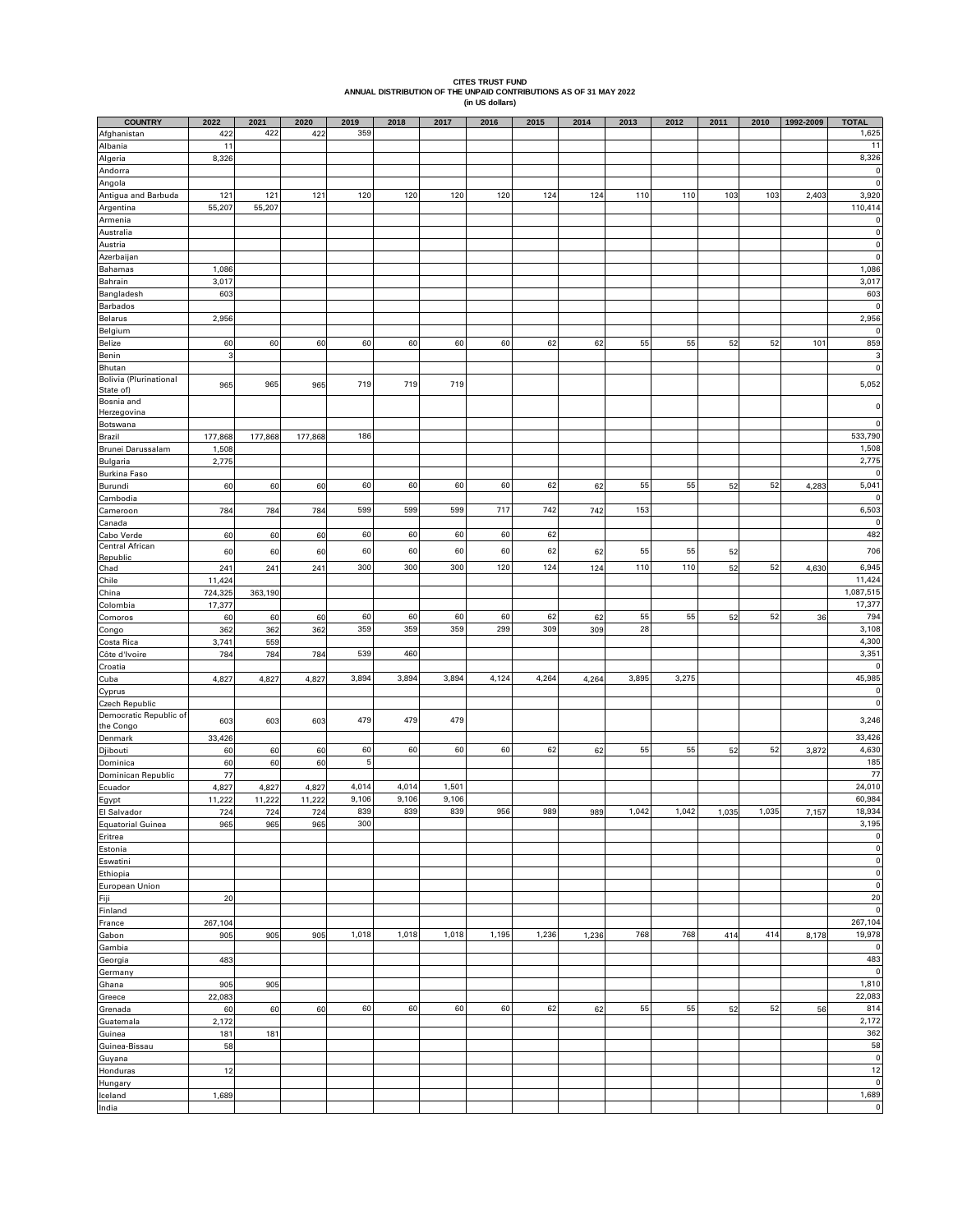| <b>COUNTRY</b>                        | 2022       | 2021   | 2020   | 2019   | 2018   | 2017   | 2016  | 2015  | 2014  | 2013  | 2012  | 2011  | 2010  | 1992-2009 | <b>TOTAL</b>             |
|---------------------------------------|------------|--------|--------|--------|--------|--------|-------|-------|-------|-------|-------|-------|-------|-----------|--------------------------|
| Indonesia                             | 32,762     |        |        |        |        |        |       |       |       |       |       |       |       |           | 32,762                   |
| Iran (Islamic Republic<br>of)         | 24,013     | 24,013 | 24,013 | 28,216 | 28,216 | 25,191 |       |       |       |       |       |       |       |           | 153,662                  |
| Iraq                                  | 7,783      | 7,783  | 7,783  | 7,728  | 7,728  | 6,780  |       |       |       |       |       |       |       |           | 45,585                   |
| Ireland                               |            |        |        |        |        |        |       |       |       |       |       |       |       |           | $\mathbf 0$              |
| Israel                                |            |        |        |        |        |        |       |       |       |       |       |       |       |           | $\mathbf 0$              |
| Italy                                 | 199,529    |        |        |        |        |        |       |       |       |       |       |       |       |           | 199,529                  |
| Jamaica                               |            |        |        |        |        |        |       |       |       |       |       |       |       |           | $\mathbf 0$              |
| Japan                                 |            |        |        |        |        |        |       |       |       |       |       |       |       |           | $\mathbf 0$              |
| Jordan                                | 1,267      | 17     |        |        |        |        |       |       |       |       |       |       |       |           | 1,284                    |
| Kazakhstan                            |            |        |        |        |        |        |       |       |       |       |       |       |       |           | $\mathbf 0$              |
| Kenya                                 | 1,448      |        |        |        |        |        |       |       |       |       |       |       |       |           | 1,448                    |
| Kuwait                                | 15,204     |        |        |        |        |        |       |       |       |       |       |       |       |           | 15,204                   |
| Kyrgyzstan                            |            |        |        |        |        |        |       |       |       |       |       |       |       |           | $\mathbf 0$              |
| Lao's People                          |            |        |        |        |        |        |       |       |       |       |       |       |       |           | $\mathbf 0$              |
| Democratic Republic<br>Latvia         |            |        |        |        |        |        |       |       |       |       |       |       |       |           | $\mathbf 0$              |
| Lebanon                               | 2,836      | 2,836  |        |        |        |        |       |       |       |       |       |       |       |           | 5,672                    |
| Lesotho                               | 60         | 60     | 60     | 60     | 60     |        |       |       |       |       |       |       |       |           | 300                      |
| Liberia                               | 60         | 60     | 30     |        |        |        |       |       |       |       |       |       |       |           | 150                      |
| Libya                                 | 1,810      | 1,810  | 1,810  | 7,488  | 7,488  | 7,488  | 8,486 | 8,776 | 8,776 | 7,076 | 7,076 | 3,208 | 3,208 | 31,267    | 105,767                  |
| Liechtenstein                         |            |        |        |        |        |        |       |       |       |       |       |       |       |           | $\mathbf 0$              |
| Lithuania                             |            |        |        |        |        |        |       |       |       |       |       |       |       |           | $\mathbf 0$              |
| Luxembourg                            | 4,042      |        |        |        |        |        |       |       |       |       |       |       |       |           | 4,042                    |
| Madagascar                            |            |        |        |        |        |        |       |       |       |       |       |       |       |           | $\mathbf 0$              |
| Malawi                                |            |        |        |        |        |        |       |       |       |       |       |       |       |           | $\mathbf 0$              |
| Malaysia                              |            |        |        |        |        |        |       |       |       |       |       |       |       |           | $\pmb{0}$                |
| Maldives                              | 241        | 241    |        |        |        |        |       |       |       |       |       |       |       |           | 482                      |
| Mali                                  | 241        | 241    | 205    |        |        |        |       |       |       |       |       |       |       |           | 687                      |
| Malta                                 |            |        |        |        |        |        |       |       |       |       |       |       |       |           | $\pmb{0}$                |
| Mauritania                            | 121        | 59.50  |        |        |        |        |       |       |       |       |       |       |       |           | 181                      |
| Mauritius                             |            |        |        |        |        |        |       |       |       |       |       |       |       |           | $\pmb{0}$                |
| Mexico                                |            |        |        |        |        |        |       |       |       |       |       |       |       |           | $\pmb{0}$                |
| Monaco                                |            |        |        |        |        |        |       |       |       |       |       |       |       |           | $\pmb{0}$                |
| Mongolia                              | 302        |        |        |        |        |        |       |       |       |       |       |       |       |           | 302                      |
| Montenegro                            | 241        | 241    | 241    | $\bf8$ |        |        |       |       |       |       |       |       |       |           | 731                      |
| Morocco                               | 3,318      |        |        |        |        |        |       |       |       |       |       |       |       |           | 3,318<br>241             |
| Mozambique<br>Myanmar                 | 241<br>603 | 35     |        |        |        |        |       |       |       |       |       |       |       |           | 638                      |
| Namibia                               |            |        |        |        |        |        |       |       |       |       |       |       |       |           | $\mathbf 0$              |
| Nepal                                 | 422        | 422    | 422    | 359    | 359    | 359    | 359   | 371   |       |       |       |       |       |           | 3,073                    |
| Netherlands                           |            |        |        |        |        |        |       |       |       |       |       |       |       |           | $\mathbf 0$              |
| New Zealand                           |            |        |        |        |        |        |       |       |       |       |       |       |       |           | $\mathbf 0$              |
| Nicaragua                             | 302        | 302    |        |        |        |        |       |       |       |       |       |       |       |           | 604                      |
| Niger                                 | 121        | 121    | 121    | 120    | 120    | 120    | 120   | 124   | 124   | 110   | 110   | 52    | 52    | 4,967     | 6,382                    |
| Nigeria                               | 15,084     | 15,084 | 15,084 | 12,520 | 12,520 | 12,520 | 5,379 | 5,562 | 5,562 | 4,279 | 4,279 | 2,483 | 1,387 |           | 111,743                  |
| North Macedonia                       | 422        |        |        |        |        |        |       |       |       |       |       |       |       |           | 422                      |
| Norway                                |            |        |        |        |        |        |       |       |       |       |       |       |       |           | $\mathbf 0$              |
| Oman                                  | 6,939      |        |        |        |        |        |       |       |       |       |       |       |       |           | 6,939                    |
| Pakistan                              | 6,939      | 6,939  | 214    |        |        |        |       |       |       |       |       |       |       |           | 14,092                   |
| Palau                                 | 60         | 60     | 60     | 60     | 60     | 60     | 60    | 62    | 62    | 55    | 55    | 52    | 52    | 199       | 957                      |
| Panama                                | 2,715      |        |        |        |        |        |       |       |       |       |       |       |       |           | 2,715                    |
| Papua New Guinea                      | 603        | 603    | 603    | 240    | 240    | 240    | 239   | 247   | 247   | 110   | 19    |       |       |           | 3,391                    |
| Paraguay                              | 965        |        |        |        |        |        |       |       |       |       |       |       |       |           | 965                      |
| Peru                                  | 972        |        |        |        |        |        |       |       |       |       |       |       |       |           | 972<br>$\pmb{0}$         |
| Philippines                           |            |        |        |        |        |        |       |       |       |       |       |       |       |           | 0                        |
| Poland                                | 21,117     |        |        |        |        |        |       |       |       |       |       |       |       |           | 21,117                   |
| Portugal<br>Qatar                     |            |        |        |        |        |        |       |       |       |       |       |       |       |           | $\mathbf 0$              |
| Republic of Korea                     | 136,780    |        |        |        |        |        |       |       |       |       |       |       |       |           | 136,780                  |
| Republic of Moldova                   | 181        | 181    | 181    |        |        |        |       |       |       |       |       |       |       |           | 543                      |
| Romania                               | 11,946     |        |        |        |        |        |       |       |       |       |       |       |       |           | 11,946                   |
| <b>Russian Federation</b>             |            |        |        |        |        |        |       |       |       |       |       |       |       |           | $\mathbf 0$              |
| Rwanda                                |            |        |        |        |        |        |       |       |       |       |       |       |       |           | $\pmb{0}$                |
| Saint Kitts and Nevis                 | 60         | 60     | 60     | 60     | 60     | 60     | 60    | 30    |       |       |       |       |       |           | 450                      |
| Saint Lucia                           |            |        |        |        |        |        |       |       |       |       |       |       |       |           | $\mathbf 0$              |
| Saint Vincent and the                 | 60         | 60     | 60     | 60     | 60     | 60     | 60    | 62    | 62    | 55    | 55    | 52    | 52    |           | 758                      |
| Grenadines                            |            |        |        |        |        |        |       |       |       |       |       |       |       |           |                          |
| Samoa                                 |            |        |        |        |        |        |       |       |       |       |       |       |       |           | $\mathbf 0$<br>$\pmb{0}$ |
| San Marino                            | 60         | 60     |        |        | 60     |        | 60    |       |       |       |       |       |       |           |                          |
| Sao Tome and Principe<br>Saudi Arabia |            |        | 60     | 60     |        | 60     |       | 62    | 62    | 55    | 55    | 52    | 52    | 385       | 1,143<br>$\pmb{0}$       |
|                                       | 422        | 422    | 422    | 17     |        |        |       |       |       |       |       |       |       |           | 1,283                    |
| Senegal<br>Serbia                     | 1,689      |        |        |        |        |        |       |       |       |       |       |       |       |           | 1,689                    |
| Seychelles                            | 121        |        |        |        |        |        |       |       |       |       |       |       |       |           | 121                      |
| Sierra Leone                          |            |        |        |        |        |        |       |       |       |       |       |       |       |           | $\mathbf 0$              |
| Singapore                             |            |        |        |        |        |        |       |       |       |       |       |       |       |           | $\mathbf 0$              |
| Slovakia                              |            |        |        |        |        |        |       |       |       |       |       |       |       |           | $\pmb{0}$                |
| Slovenia                              |            |        |        |        |        |        |       |       |       |       |       |       |       |           | $\mathbf 0$              |
| Solomon Islands                       | 60         | 60     | 60     | 60     |        |        |       |       |       |       |       |       |       |           | 240                      |
| Somalia                               | 60         | 60     | 60     | 60     | 60     | 60     | 60    | 62    | 62    | 55    | 55    | 52    | 52    | 4,996     | 5,754                    |
| South Africa                          | 16,411     |        |        |        |        |        |       |       |       |       |       |       |       |           | 16,411                   |
| Spain                                 |            |        |        |        |        |        |       |       |       |       |       |       |       |           | $\mathbf 0$              |
| Sri Lanka                             |            |        |        |        |        |        |       |       |       |       |       |       |       |           | $\mathbf 0$              |
| Sudan                                 | 603        | 603    | 230    |        |        |        |       |       |       |       |       |       |       |           | 1,436                    |